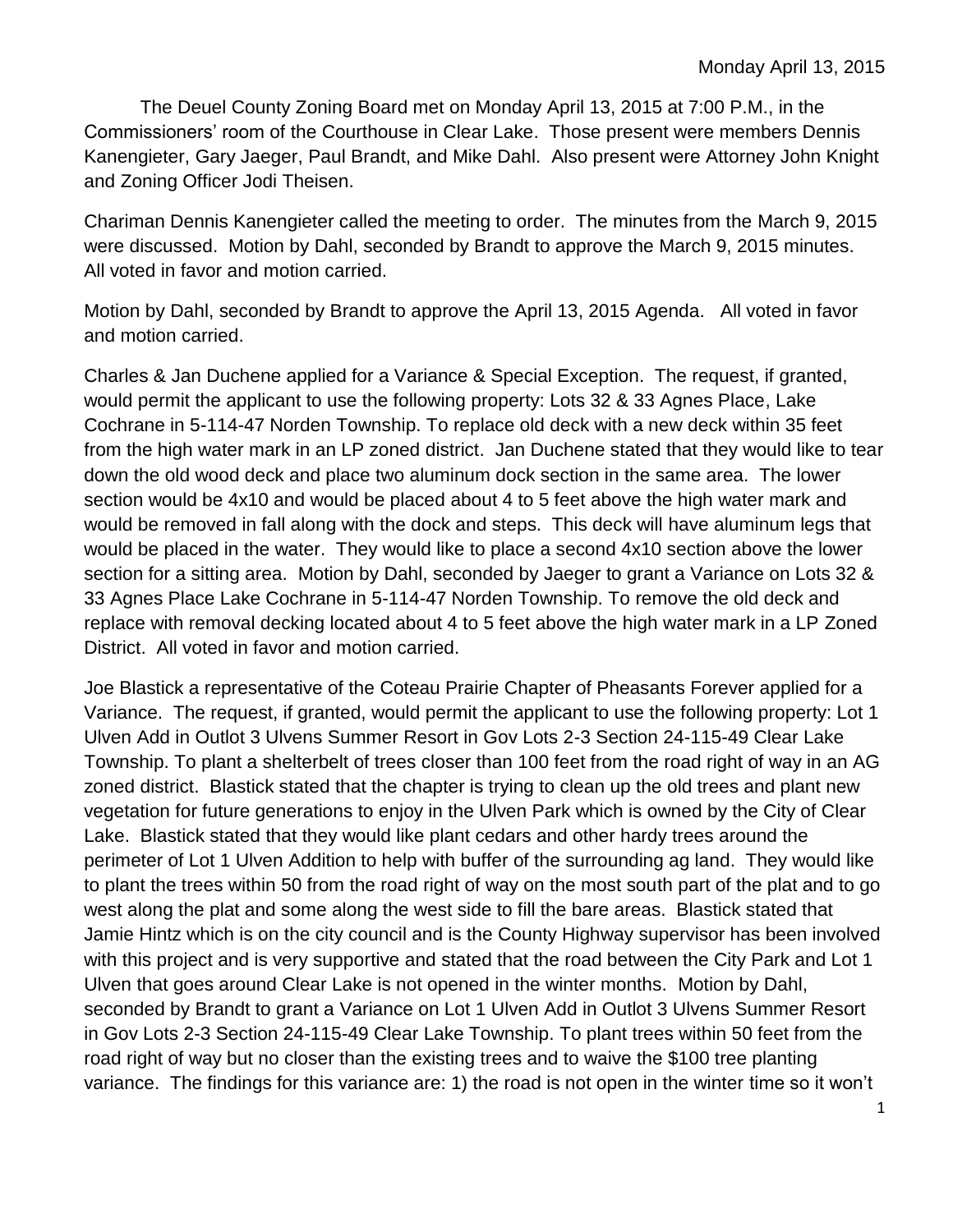cause any snow problem; 2) it is a natural resource area and part of its purpose is to maintain the natural environment and vegetation; 3) The road through the area has a reduced speed limit minimizing any safety issue. All voted in favor and motion carried

Paul & Marvin Hanson applied for a Variance. The request, if granted, would permit the applicant to use the following property: SE1/4 Section 27-117-48 Lowe Township. To build a cattle shed closer than 150 feet from the road right of way in an AG zoned district. Paul Hanson stated that he would like to building 75 feet from the 50 foot road right of way. Hanson stated that is will be a Morton pole shed for his cattle and he couldn't push it 150 feet from the road right of way because the land slopes and he would have to haul in fill and his water and electrical lines are located in that area. Motion by Brandt seconded by Jaeger to grant a Variance for the SE1/4 Section 27-117-48 Lowe Township. To build a cattle shed 75 feet from the road right of way in an AG zoned district. The findings for this variance are that the building site is surrounded by trees it is a 100 foot road right of way. It won't cause any snow problems and it is located from the drive way far enough that it will not cause a safety issue. The utilities are located on the west side which prevents the shed to be located the 150 foot from the road right of way. All voted in favor and motion carried

Jann Nelson applied for a Variance. The request, if granted, would permit the applicant to use the following property: N980' S1565' E765' SE1/4 Section 26-113-49 Blom Township. To move in a new home closer than 150 feet from the road right of way in an AG zoned district. Nelson stated that she would like to place the new home and deck were the old house is located now which is 125 feet from the road right of way. Nelson stated she would have to move trees to place the home 150 feet from the road right of way. Motion by Brandt seconded by Dahl to grant a Variance for the N980' S1565' E765' SE1/4 Section 26-113-49 Blom Township. To move in a new home that is 125 feet from the road right of way in an AG zoned district. The findings for this variance are that the building site is surrounded by trees there are trees located between the house and the road right of way now. The house won't cause any snow problems. All voted in favor and motion carried

Stuart Rhea applied for a Special Exception Permit. The request, if granted, would permit the applicant to use the following property Lot 2 Rhea Add in Gov Lot 7 in SE1/4 4-114-47, Lake Cochrane, in the following manner: To alter the shoreline within 35 feet of the high water mark. Rhea stated that he wanted to grade and place sand along the shoreline and plant grass where Shady Beach Supper Club was located. He would like to haul in sand and place it about 10 feet from the high water mark. And he would like to grade the area were they removed the supper club and but about 7 to 8 loads of black dirt and pack it down and seed it to grass. This area would be about 17 feet from the high water mark. Motion by Brandt seconded by Dahl to grant a Special Exception to use the following property Lot 2 Rhea Add in Gov Lot 7 in SE1/4 4-114-47, Lake Cochrane, in the following manner: To haul in about 1 load or 6 yards of sand and place it about 10 feet from the high water mark. To grade the area were they removed the supper club and to fill with about 7 to 8 loads of black dirt and pack it down and seed it to grass. This area